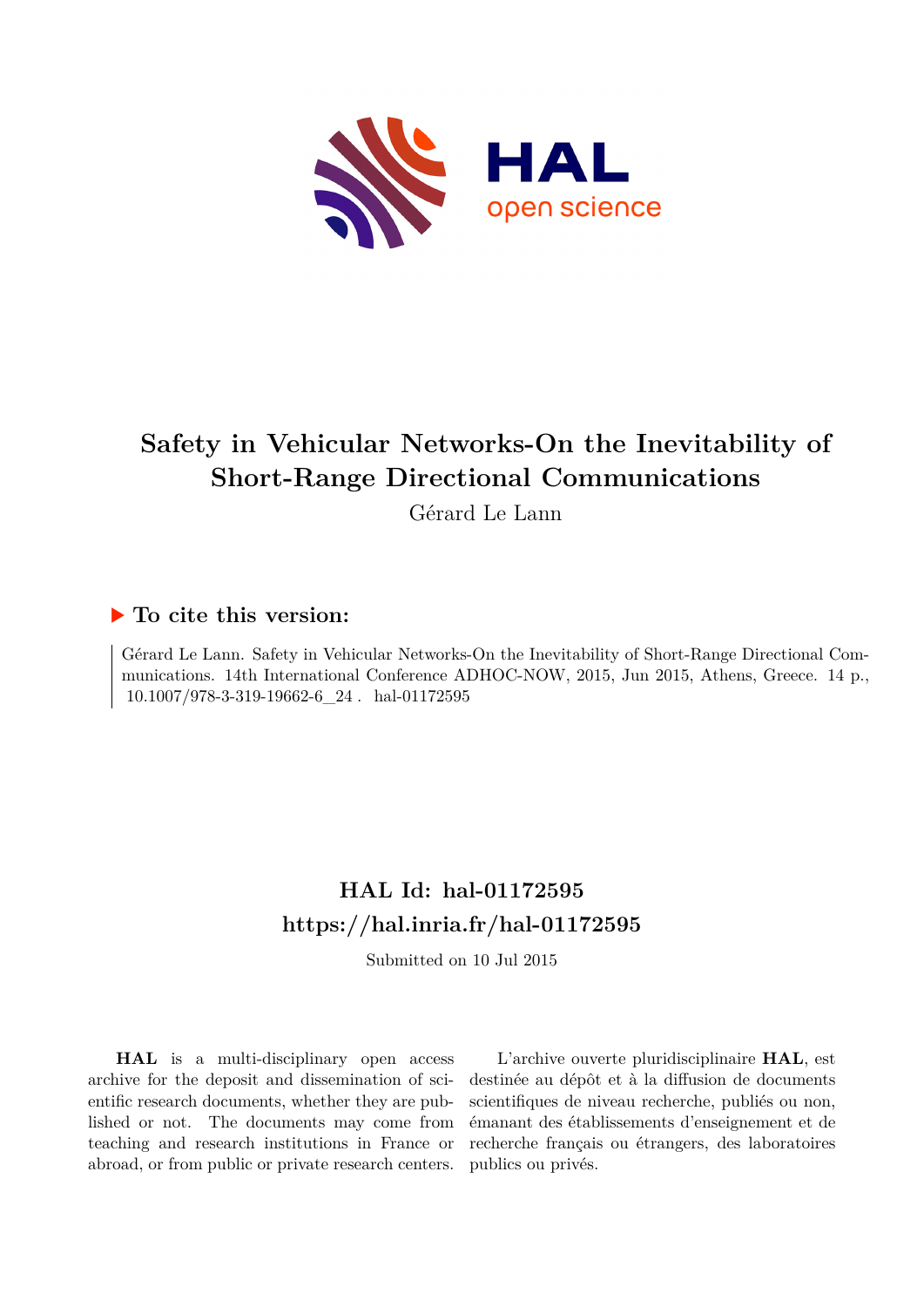# **Safety in Vehicular Networks—On the Inevitability of Short-Range Directional Communications**

Gérard Le Lann

INRIA, Paris Rocquencourt, France [gerard.le\\_lann@inria.fr](mailto:gerard.le_lann@inria.fr)

**Abstract.** Safety implies high dependability and strict timeliness under worst-case conditions. These requirements are not met with existing standards aimed at intervehicular communications (V2V) in vehicular networks. On-going research targets medium-range omnidirectional V2V communications and short-range directional communications, which we refer to as neighbor-to-neighbor (N2N) communications. Focusing on the latter, we investigate the time-bounded message dissemination (TBMD) problem as it arises in platoons and ad hoc vehicle strings, referred to as cohorts. Informal specifications of TBMD, of a solution, are given. We show how to guarantee cohort-wide dissemination of any N2N message generated by a cohort member, either spontaneously or upon receipt of a V2V message. Dissemination time bounds are given for worst-case conditions regarding N2N channel contention and N2N message losses. These results add to previously demonstrated merits of short-range directional communications as regards safety in vehicular networks.

**Keywords:** Safety; Vehicular Ad Hoc Networks; Platoons; VANETs; Automated Vehicles; Time-Bounded and Reliable Wireless Mobile Communications; Directional Antennas; String Control.

# **1 Introduction**

Networks of automated (autonomous and communicating) vehicles, such as platoons and VANETs [1], are complex safety-critical cyber-physical systems-of-systems. As of now, numerous safety issues remain open. A few solutions are emerging. However, they fail to meet numerous requirements related to the handling of safety-critical (SC) scenarios. Autonomy essentially rests on perception solutions, namely robotics (radars, lidars, cameras, etc.), which work exclusively in line-of-sight (LOS) conditions, and achieve passive safety only. Active safety in non-LOS (NLOS) conditions is mandatory. With active safety solutions, a vehicle can "tell" other vehicles what it intends to do, rather than letting them guess via perception capabilities (which might be hazardous). Moreover, active safety serves to "enforce" specific behaviors on other vehicles, so that collective behaviors are risk-free. Active safety in NLOS conditions implies highly dependable and time-bounded communications. Existing standards, e.g., IEEE 1609, 802.11p or ETSI ES 202 663, specify omnidirectional radio communications [2]. In this paper, we consider vehicular networks on major roads and highways. Given that SC scenarios may develop far away from road-side units, only vehicle-to-vehicle (V2V) communications need be examined. In the sequel, "V2V communications" stands for medium-range ( $\approx$  200 m) omnidirectional communications.

Limitations of passive safety, of V2V communications, relative to dependability and timebounded terminations, are reviewed in detail in Section 2. In Section 3, we concentrate on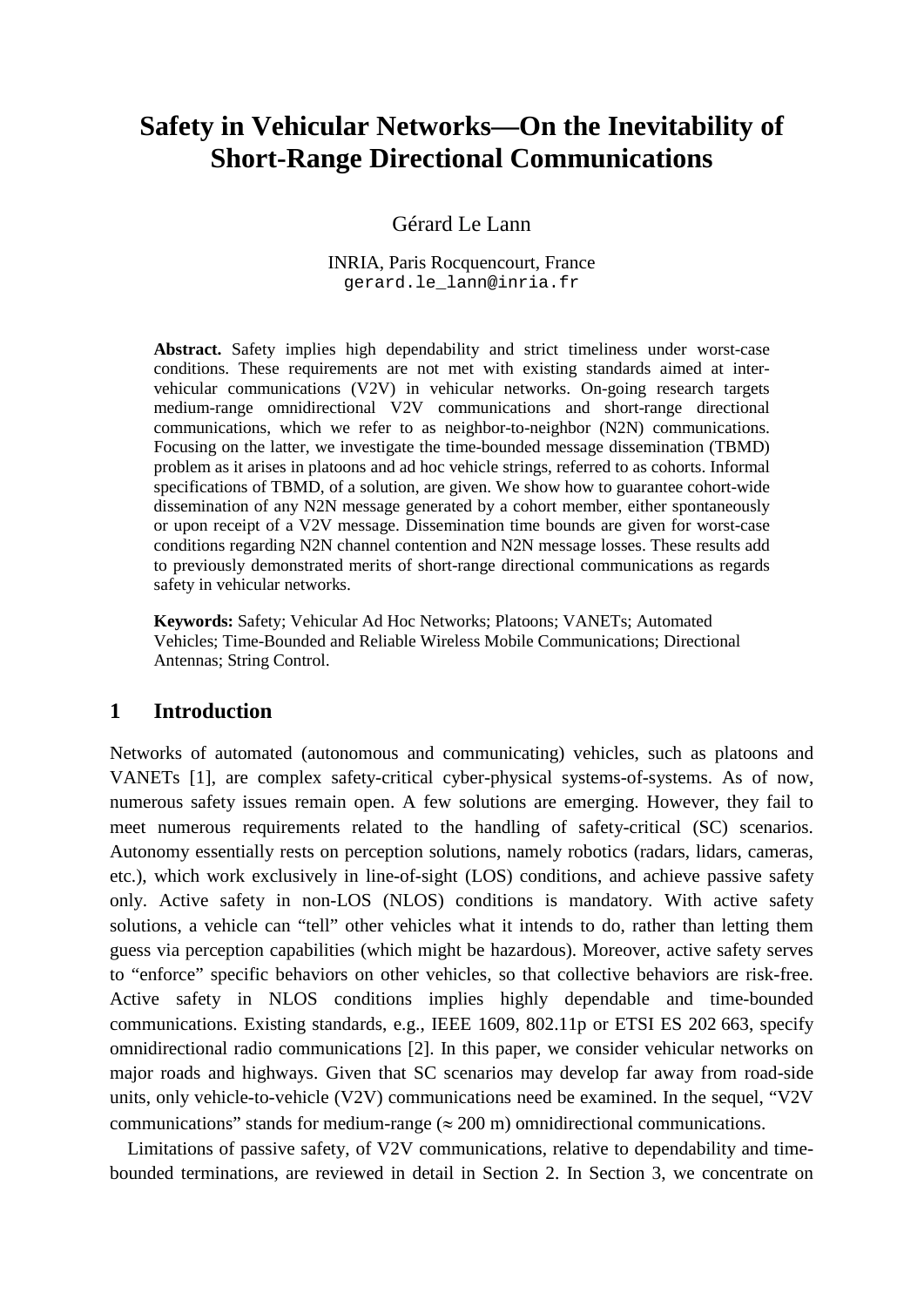string formations, either planned (platoons) or ad hoc, which happen to instantiate most frequent driving regimes, and we show how to circumvent weaknesses of V2V communications. The companion concepts of short-range ( $\approx$  30 m) directional neighbor-toneighbor (N2N) communications and cohorts are presented. In Section 4, we introduce and specify the time-bounded message dissemination (TBMD) problem as well as *Π*, an algorithmic solution. An analytical expression of worst-case cohort-wide dissemination termination bounds is given and numerically illustrated. This paper is a contribution to a series of previous publications which demonstrate the merits of short-range, radio or optical, directional communications.

# **2 Limitations of Existing and Emerging Solutions**

Behaviors of vehicles are under the control of on-board (OB) systems, which comprise perception and radio communications equipment, as well as space-time localization devices (GNSS receivers). Lane changes, on-ramp merging, emergency breaking/stopping, are examples of SC scenarios. For demonstrating safety, one must show that dependability and time-bounded termination requirements are met under worst-case conditions, namely high V2V message loss ratios, high channel contention, high traffic density, and inaccurate spacetime data. It is known that GNSS devices may deliver inaccurate data, due to adverse conditions (bad weather, obstructions). Since losses of satellite signals may last several seconds, worst-case geo-positioning inaccuracy *γ* may be in the order of a few dozens of meters, and worst-case global time (UTC) inaccuracy  $\tau$  in the order of a few milliseconds.

# **2.1 Limitations of Passive Safety**

Existing autonomous (AU) vehicles can avoid hitting static or moving "obstacles", surrounding vehicles in particular. An AU vehicle adapts its behavior according to its perception of how other vehicles move, and vice-versa. Consider AU vehicle *V* that wants to move to lane *j*. *V*'s indicators may or may not be "obeyed" by others. Unless vehicles on lane *j* are "cooperative", i.e. manage to create a convenient "slot" for *V'*s insertion, *V*'s lane change maneuver is unfeasible. Consider now three adjacent lanes *j*-1, *j*, and *j*+1, AU vehicle *X* in lane *j*-1, AU vehicle *Y* in lane *j*+1, and truck *H* in lane *j*. *X* and *Y* want to overtake *H*. They do not "see" each other due to *H*. Simultaneously, *X* and *Y* start a lane change maneuver so as to occupy the same slot ahead of *H*. At high velocities, this hazardous situation may not be detected in time by perception devices, leading to an accident. In case this hazard is detected in time, both maneuvers are aborted. Tie-breaking (which vehicle goes first, if ever) is conditioned upon the perception of unpredictable and fortuitous motions. In both examples, either the dependability or the time-bounded termination requirement is not met. To computer scientists, this is the well-known "starvation" problem that arises with cyber processes that share resources in a mutually exclusive manner. In vehicular networks, rather than data or processes, asphalt slots are the resources shared by moving processes. It is well known that algorithmic solutions based on passive waiting (perception here) may never terminate. The only algorithmic solutions that achieve time-bounded termination are based on reliable inter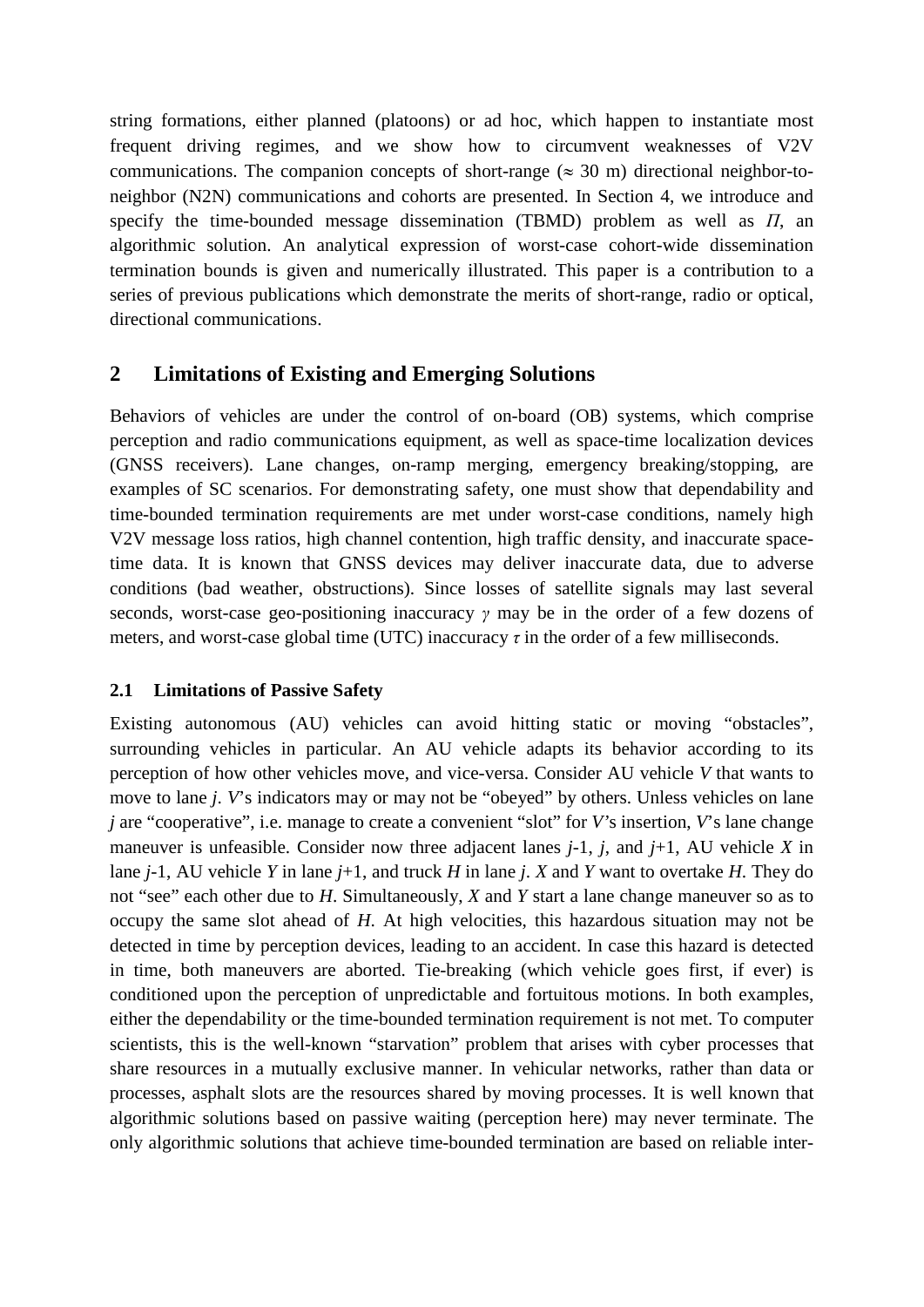process communications and agreements ("semaphores", "locks", etc.). Similar solutions are needed for achieving active safety in vehicular networks.

#### **2.2 Limitations of V2V communications**

Mobile radio communications are inherently unreliable. Moreover, with the CSMA-CA MAC protocol at the core of existing standardized V2V communications, there are no worst-case upper bounds for channel access delays, thus no such bounds for message delivery delays.

#### **Unreliability**

At times, V2V message loss ratios may be too high, even in LOS conditions [3]. With very few exceptions, solutions proposed for Xcast operations (Multicast, Broadcast, or Geocast) rest on a "no acknowledgment" policy, or on positive-acknowledgment-and-retransmission (PAR) protocols [4]. Without acknowledgments, failed message deliveries go unnoticed, which is not acceptable. PAR protocols cannot be used when a sender does not know a priori which vehicles shall receive its message and return acknowledgments. Moreover, these protocols are inadequate for the handling of most SC scenarios. Consider the set of V2V messages and acks exchanged for coordinating a safe lane change. The time budget for delivering V2V messages and acks successfully is in the order of 400 ms (a vehicle moving at 108 km/h would travel 12 m, enough for creating collisions). Given that omnidirectional radio links may be garbled longer than 400 ms, resending messages and/or acknowledgments is useless. Novel solutions specifically designed for achieving reliable time-bounded V2V message deliveries are needed.

#### **No Timeliness**

The problem of how to guarantee bounded channel access delays (BCAD) with omnidirectional antennas remains unsolved, when considering realistic worst-case assumptions, i.e. hundreds of contenders, variable number of lanes, space-time inaccuracies *γ*  and *τ*. We mean strict, non-stochastic, time bounds. CSMA protocols only provide a "best effort" service, which is unsatisfactory. Moreover, unfairness may be experienced by contenders [5,6], due to numerous causes. For example, since propagation of omnidirectional signals (messages and collisions) is anisotropic, a collision may not be detected by all silent processes within inference range of one of the senders; as a result, computations of backoff periods are incorrect, which leads to amplified unfairness. Reservation-based protocols, a.k.a. scheduling-based protocols, do not solve BCAD [7,8]. First, access to reservation slots is not collision-free. Second, due to unreliable radio links, not all intended recipients are made aware of reservations heard by others, which results in contention and message collisions. Published variations of TDMA (time-division-multi-access) protocols do not solve BCAD either. Crux of the problem is how to assign a unique slot to every contender without resorting to collision-prone communications, under realistic assumptions. STDMA [9,10] which is based on observing that no two contenders may reside at the same space coordinates at the same time, cannot be considered either since inaccuracies  $\gamma$  and  $\tau$  need be assumed arbitrarily small for STDMA to be correct (or simply efficient). Ditto for SDMA [11] and LCA [12]. An additional unpleasant feature of existing V2V MAC protocols is the high variability of access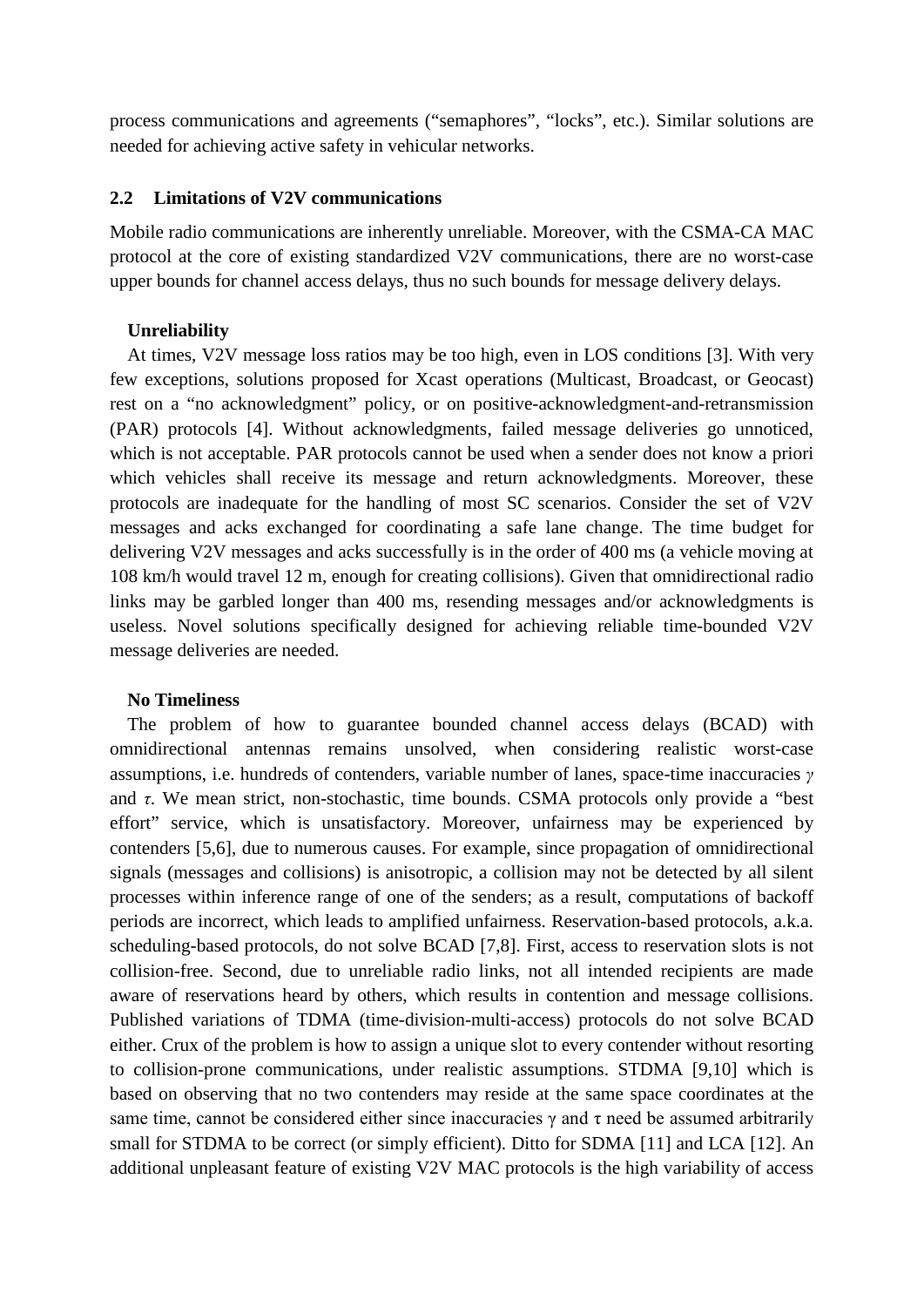delays, very small under modest traffic and contention, very large (close to unbounded) under high traffic and contention.

#### **Limited Scope and Relaying**

V2V messaging is commonly used in SC scenarios. For example, vehicles involved in an accident do Xcast (*M*), announcing "accident at location *Z*, immediate stop or change lane". Given that the distance between senders of *M* and vehicle strings moving towards *Z* is much larger than 1-hop range in general, multi-hop relaying is resorted to. Most of the work conducted on geocasting focuses on minimizing the number of relaying vehicles as well as copies of *M*, ignoring message losses. What if vehicles in charge of relaying do not receive *M*? Are copies of *M* delivered to all string members within stipulated time bounds? In cooperative adaptive cruise control (CACC) approaches, where string stability is a major issue [13], consequences of V2V message losses and time-unbounded message deliveries regarding safety are ignored, with few exceptions [14,15,16]. Furthermore, data collected in platooning experiments show that it is inappropriate to rely on V2V broadcast from the lead vehicle [17].

Given that existing V2V communications are not satisfactory, on-going research investigates novel "deterministic" MAC protocols aimed at V2V communications and transport protocols which "guarantee" message deliveries. Another stream of research focuses on solutions that depart from V2V communications, although based on mastered radio technology. Such an approach is presented in Section 3.

## **3 Cohorts and N2N Communications**

#### **3.1 Principles**

A cohort is a string of fully automated vehicles circulating in the same lane, bound to meet rigorously defined specifications [18,19]—see Fig. 1. Cohorts may be pre-planned (platoons, with or without a human driver in a lead vehicle) or ad hoc open linear VANETs, possibly short-lived, vehicles joining in or leaving anytime. To the exception of head *CH* and tail *CT*, every cohort member has two neighbors. Cohort members share some common knowledge, such as  $n$  and  $n^*$ , the current number of members and the highest possible number of members, respectively, velocity dependent safe spacing intervals, denoted  $s_{xy}$ , highest deceleration rate (*dc*) and highest acceleration rate (*ac*). Values for bounds *n\**, *dc* and *ac* will be set by standardization bodies. Variable *n* is updated via the TBMD algorithm (see Section 4). Below *dc* or *ac*, cohort membership does not change. Membership changes occur in case vehicles want to leave or to join, maneuvers that rest on inter-vehicular agreements. Members are assigned consecutive ranks, 1 for *CH*, and  $n \leq n^*$  for *CT*. Safe inter-cohort spacing intervals (which depend on velocities), denoted  $S_{ct-ch}$ , are also specified. Due to these intervals, cohorts do not "interfere" with each other as long as *dc* and *ac* rates are not exceeded. In the opposite case, e.g., occurrence of a "brick wall" phenomenon within some cohort, other cohorts are immune to rear-end collisions.

A member which violates *dc* or *ac* Xcasts a V2V message, signaling the instantiation of emergency conditions, possibly leading to a cohort split (see further). Cohort-wide coordination can be accomplished via algorithms resting on N2N directional communications.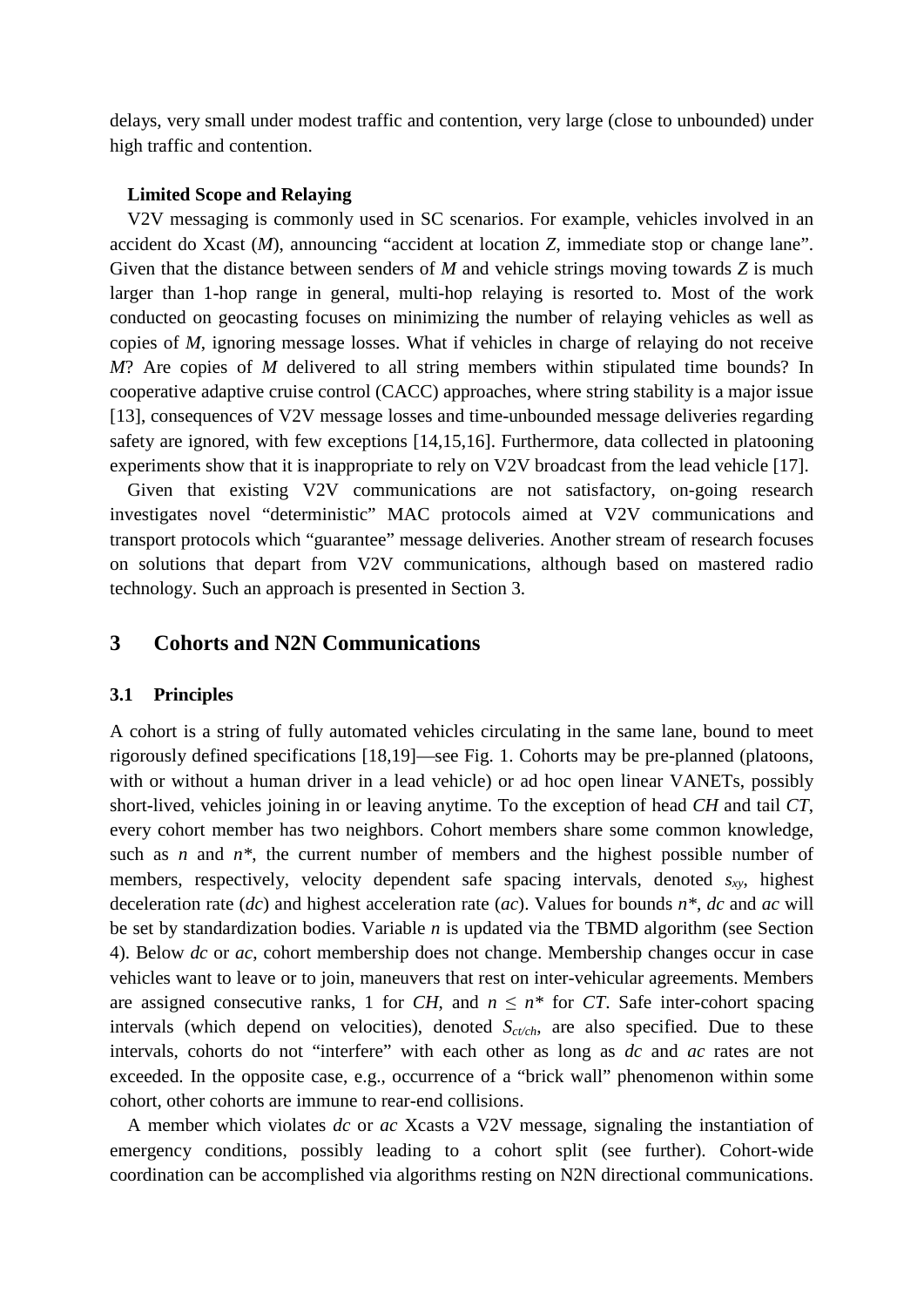There is no need to "pollute" the ether with 360° antennas over, e.g., 200 m, for coordinating consecutive members of a given cohort. Very short-range (e.g., 30 m), small beamwidth (e.g., 30°) front-looking and rear-looking directional radio antennas suffice [20], possibly steerable and power controlled. Observe that they would complement radars and lidars regarding spacing control, as well as V2V communications, thereby instantiating diversified redundancy (V2V and N2N communications are allocated different radio spectra), which is essential regarding safety. Most notably, communications among cohort members are not disrupted when V2V channels experience physical jamming [21]. Neighbors exchange N2N messages and beacons, upstream and downstream.



**Fig. 1.** Cohorts and principles of algorithm *Π* illustrated

Hop-by-hop N2N message passing also serves to perform a cohort-wide dissemination of any given V2V message, which may not be received by all targeted members. This is one of the motivations for exploring the TBMD problem. Due to the linear structure of cohorts and directional N2N communications, radio interferences may occur only among a limited set of vehicles proximate to each other, which permits to solve BCAD. Thus, the highest delay incurred with transmitting a N2N message or a beacon between two neighbors, in the absence of failures, is known (see further).

### **3.2 Dependability Within and Across Cohorts**

By definition, like any safety-critical cyber-physical system, cohorts are timed systems. Being open systems, some notion of global time (UTC) is needed. Depending on the problem under consideration, "good" clocks/timers may suffice, or "highly accurate" clocks/timers are needed. Failure of an OB process shall result in a specific state transition or maneuver in the physical space (e.g., reaching an emergency lane as soon as possible). Since V2V communications are prone to frequent transient failures, it is quite difficult to specify worst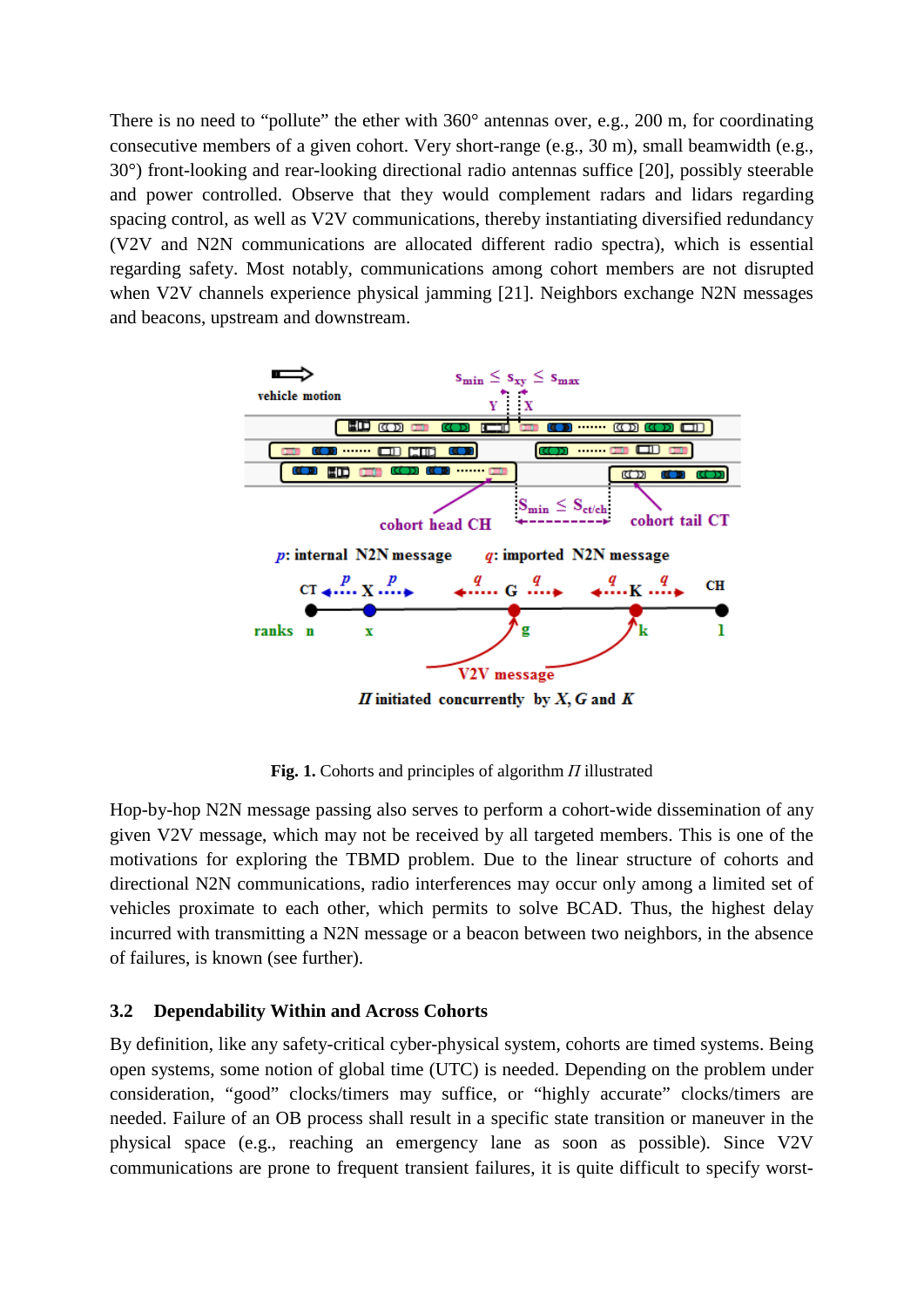case conditions not leading to impossibility results. Fortunately, given the peculiarities of cohort constructs, it is possible to devise simple solutions to dependability problems arising in cohorts. Let  $\eta$  stand for some finite time interval. Every  $\eta$ , a failure detection algorithm is run by a vehicle OB system, in charge of checking V2V/N2N antennas as well as every other equipment (processors, robotics devices, etc.). Every cohort member must "prove" it is operational via the periodic transmission of a N2N beacon to its neighbor(s). A member or a N2N link is declared "failed" by member *V* in case no beacon or message has been received by *V* on this link for *η* time units. Picking up any value for *η* smaller than 500 ms would be safe, since behaviors of vehicles are also under the control of robotics (at 90 km/h, vehicles would travel less than 12.5 m).

A vehicle that experiences an OB system failure must leave its cohort, reduce its velocity (possibly reverting to manual driving) or stop (reaching an emergency lane), and a cohort split is undertaken (see below). A failed N2N link disrupts the cohort-wide communication chain. (Safety is not necessarily sacrificed, since local inter-neighbor coordination may be achieved via robotics, assuming "reasonable" velocities.) Therefore, we must address the network partitioning issue. Many impossibility results have been established regarding agreement or consensus in the presence of partitioning in cyber models of wired static networks [22]. Such results do not hold necessarily in cyber-physical systems in general, in cohort-structured vehicular networks in particular. Cyber-physics complicates matters, but also favors solutions that cannot be considered in cyber systems. Cohorts are a case in point: Communication network partitioning leads to physical network partitioning. In order to preserve cohort-wide integrity, it suffices to trigger a cohort split maneuver whenever a N2N link is declared "failed". Consider cohort *C* and two neighbors *X* and *Y*, *Y* following *X*. If *X* (resp., *Y*) declares "failed" the *X*/*Y* link, then *X* (resp., *Y*) does Xcast ("cohort split"), which V2V message may be received by all or some members of *C* and other cohorts, and sends a "cohort split" N2N message to *Y* (resp., *X*) and to its other neighbor (if any), prior to starting the physical split maneuver. *X*, tail of truncated cohort *C*, and *Y*, head of a new cohort, activate a dissemination algorithm within the new cohorts being created. *Y* decelerates until safe spacing *Sct/ch* is instantiated between *X* and *Y*. Conditions permitting, *X* would accelerate so as to expedite the split maneuver.

The need for N2N communications has been illustrated in [18], where a solution is given to the problem of safe inter-vehicular spacing in the presence of failures of robotics equipment. N2N communications serve to achieve dependability within strings, as well as across strings by disseminating received V2V messages. In [19], we show how to back up V2V communications in lane change scenarios with N2N communications among a limited subset of cohort members. In Section 4, with the TBMD problem, we address issues of concern to all members of a cohort.

# **4 Time-Bounded Message Dissemination in Cohorts**

The need for investigating distributed dependable coordination problems (agreement, dissemination) is stressed in [23]. Agreement amounts to deciding on a unique choice among multiple differing proposals, whereas dissemination amounts to delivering a message to every intended vehicle, both in the presence of failures. An informal specification of the TBMD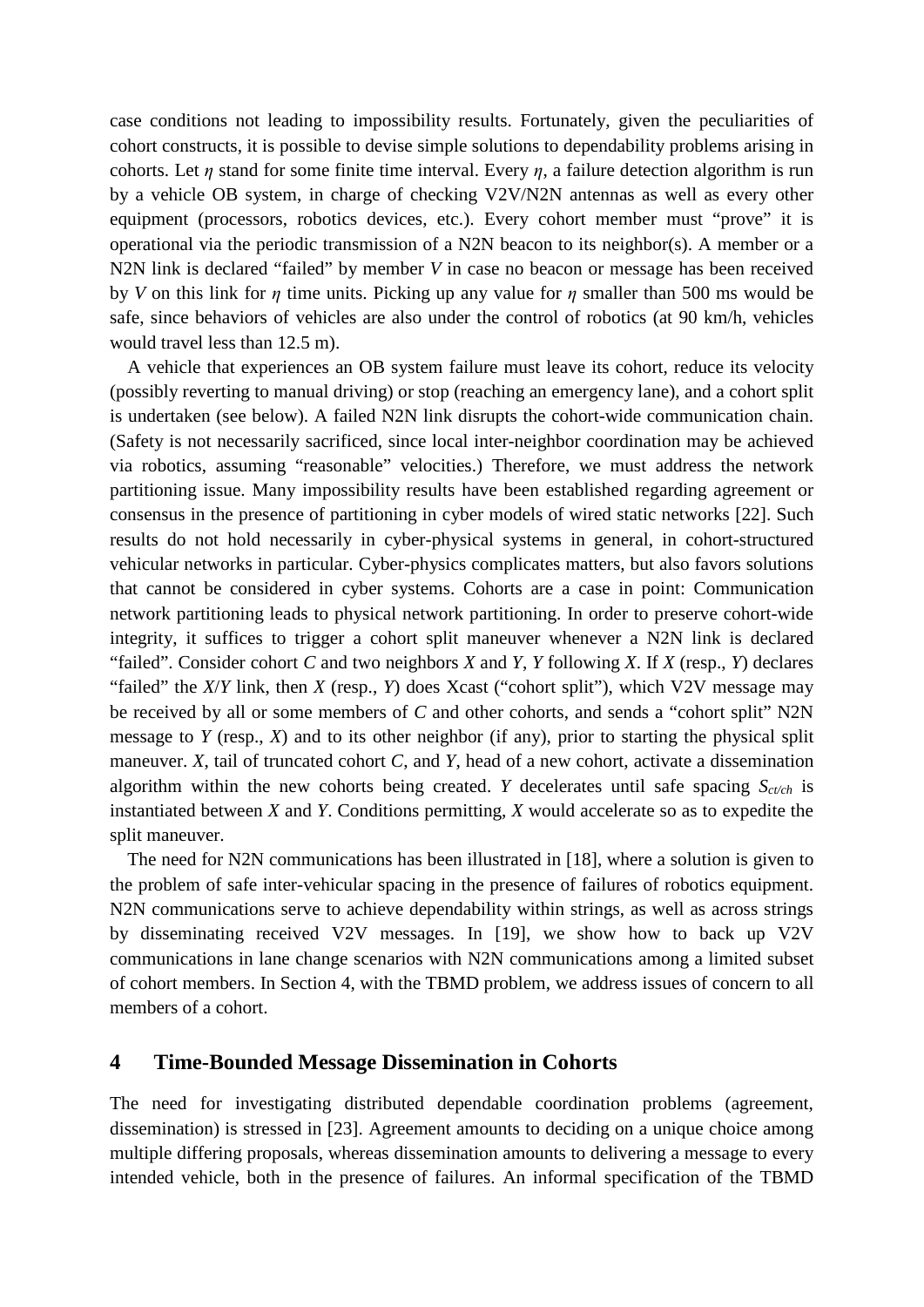problem is given in Table 1, of a solution (algorithm *Π*) in Fig. 2. Solving TBMD is interesting from theoretical and practical viewpoints. For example, instabilities/shock waves in CACC regimes are eliminated by resorting to algorithm Π (dissemination of a N2N message that tells "new velocity is …").

### **4.1 The Cohort-Wide Time-Bounded Message Dissemination Problem**

Processes that instantiate *Π* are run by OB systems (in the sequel, "member" or "vehicle" are used interchangeably). Consider a cohort *Γ* and an unknown constantly changing set *W* of vehicles within *Γ*'s radio range. Imported (*imp*) and internal (*int*) are two types of N2N messages subject to dissemination throughout *Γ*. At unknown times, *W*'s members Xcast V2V messages. When received by a cohort member, V2V message *M* is wrapped in a N2N message typed *imp* used for disseminating *M*. Due to losses, not all cohort members may receive *M*. Our goal is to show that whenever a V2V message is heard of by at least 1 member, that message is delivered to all members, in the absence of cohort split. A V2V message carries a unique identity ID, which serves to uniquely identify its copies as an imported N2N message. At unknown times, cohort members may create internal N2N messages spontaneously, which messages are exchanged among neighbors in order to be disseminated. Every internal N2N message is assigned a unique identity by its creator. Some V2V messages ought to be acked/nacked, which entails repetitions. Thus, multiple copies of a given V2V message may be generated and received at different times by various cohort members. Achieving best performance figures implies detecting and suppressing such copies. (As for type *int* N2N messages, see Subsection 4.2.)

| Table 1. The cohort-wide TBMD problem |
|---------------------------------------|
|---------------------------------------|

| <b>Assumptions</b>                                                                                                                                                                                                                                                                                                                                                                                                                                                                                                                                                                                                                                                                      |  |  |
|-----------------------------------------------------------------------------------------------------------------------------------------------------------------------------------------------------------------------------------------------------------------------------------------------------------------------------------------------------------------------------------------------------------------------------------------------------------------------------------------------------------------------------------------------------------------------------------------------------------------------------------------------------------------------------------------|--|--|
| - Timed system model.<br>- Set $\Gamma$ of <i>n</i> vehicles, forming a cohort. Cohort members create N2N<br>messages at will, which messages are relayed throughout $\Gamma$ .<br>- Unknown set W of vehicles within $\Gamma$ 's radio range. These vehicles create<br>and Xcast V2V messages at will. Every Xcast is heard of by at least 1 cohort<br>member.<br>- A V2V message received by a cohort member is relayed throughout $\Gamma$ as a<br>N2N message.<br>- OB system failures.<br>- Unreliable V2V communications: some V2V messages may<br>be<br>acked/nacked and repeated.<br>- Unreliable N2N communications: up to $f \ge 0$ losses, not leading to a cohort<br>split. |  |  |
| <b>Properties</b>                                                                                                                                                                                                                                                                                                                                                                                                                                                                                                                                                                                                                                                                       |  |  |
| - Validity: Every N2N message is successfully delivered to every member.<br>- Time-bounded Termination: Cohort-wide dissemination triggered by<br>member X terminates in at most $\Delta_x(f)$ time units.<br>- Termination Awareness: For every N2N message $m$ , every member $X$ is<br>knowledgeable of a dissemination termination time $T_x(m)$ .                                                                                                                                                                                                                                                                                                                                  |  |  |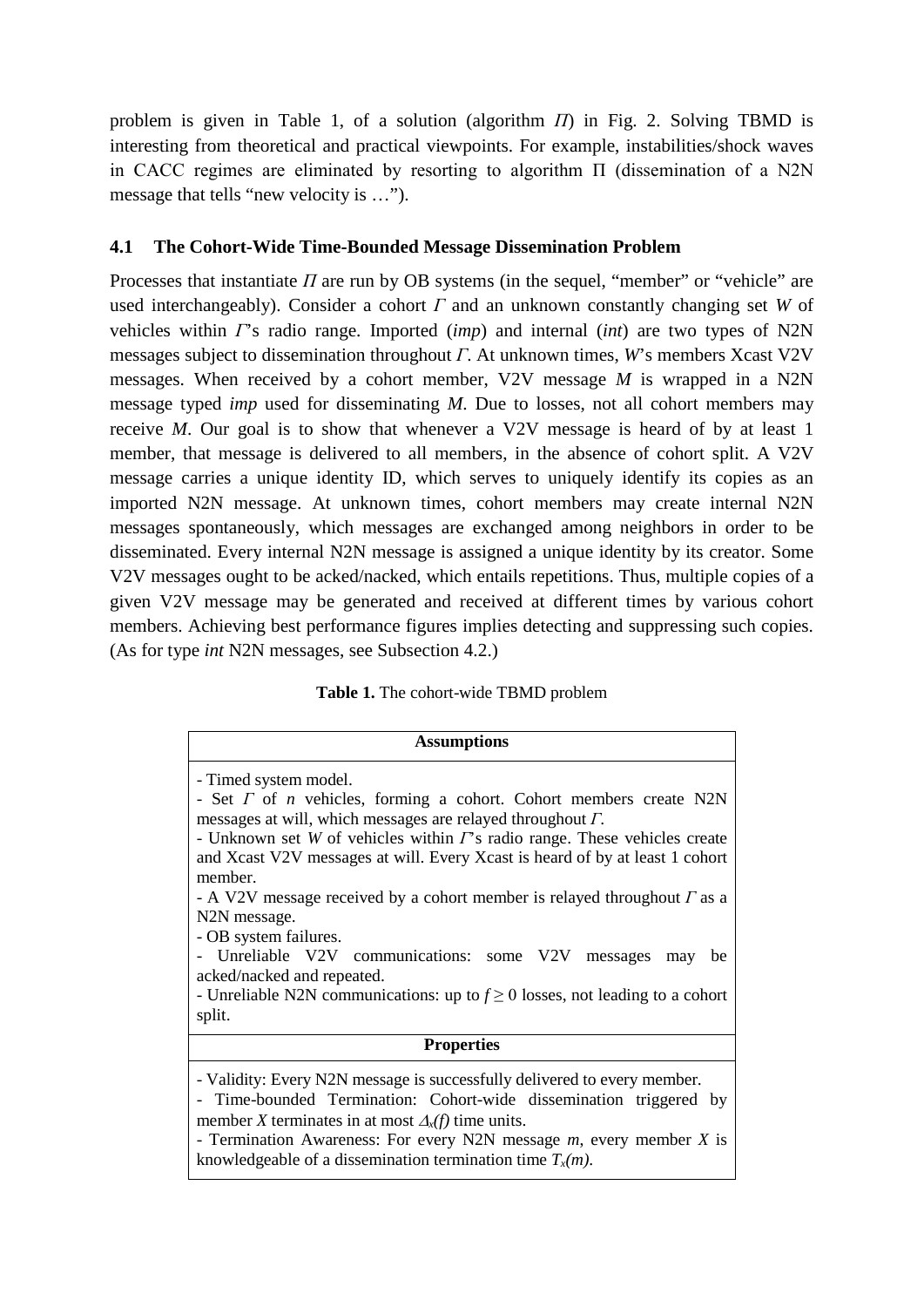For any fault-tolerant distributed algorithm that rests on message-passing, one must specify integer  $f, f > 0$ , the highest number of losses (messages or acks/nacks) that may be experienced in the course of execution. Worst-case *f* might be specified in future safety standards for every safety-critical algorithm. Any reasonable valuation of *f* may be violated. Consequently, it is also mandatory to specify which actions ought to be performed whenever the "up to *f*" assumption happens to be violated. Failures of N2N links that would violate the "up to *f*" assumption lead to a cohort split (see above). If algorithm *Π* is running, *Π* is aborted, and restarted within newly formed cohorts. Therefore, neither OB system failures nor N2N link failures need be taken into account in the design of *Π*. Conversely, *Π* shall withstand N2N link failure patterns that do not violate the "up to *f*" assumption. In the sequel, *m* stands for a message meant to be disseminated throughout cohort *Γ*, regardless of its type (*imp* or *int*). The activation of primitive *send(m)* results in the sending of *m* to a 1-hop neighbor. For a member ranked  $r^{th}$ , the set of neighbors *N* comprises members of ranks *r*-1 and *r*+1 in the general case. For *CH* (resp., *CT*), *N* comprises member ranked  $2^{nd}$  (resp., ranked  $(n-1)^{th}$ ).

The dissemination of message *m* terminates successfully if and when *m* has been delivered to every cohort member (Validity). An analytical expression of ∆*x(f)* must be given (Timebounded Termination). Knowing that dissemination terminates does not suffice. Some cyberphysical action *Ψ(m)* is stated in *m*, such as, e.g., "merge with left lane", "reduce velocity to 50 km/h". Cohort members need to know when to perform an action, thus the Termination Awareness property. Not an integral part of TBMD, the Synchronicity property (the termination time is the same for all members) is commonly stated in many distributed agreement problems arising in timed systems. As shown further, Synchronicity can always be achieved in the case of internal N2N messages, under certain conditions in the case of imported N2N messages.

#### **4.2 Solving TBMD: Algorithm** *Π*

Algorithm *Π* may be event-triggered, or time-triggered, e.g., periodically, by any member. Disseminations may overlap and the dissemination of any given message usually entails bidirectional relaying. Solving TBMD implies solving two problems altogether (often addressed separately). One is the MAC-level BCAD problem, the other one is the link-level dissemination problem per se. Thus, one is led to contemplate a cross-layer solution. Timeliness figures depend on how efficient cross-layering is. In the presence of failures, timebounded dissemination does not boil down to mere hop-by-hop relaying. Vehicles keep moving while a message is disseminated. Consequently, the challenge is to achieve termination times ∆*x(f)* that are tight and that do not depend on whether dissemination proceeds upstream or downstream.

#### **Intra-Cohort Hop-by-Hop Message Passing**

N2N message passing is performed via a point-to-point PAR protocol. Observations made in Subsection 2.2 do not apply here, since receivers and senders know each other (they are neighbors). Moreover, fading, interferences and collisions which contribute to garbling V2V communications are less of a problem with short-range directional communications.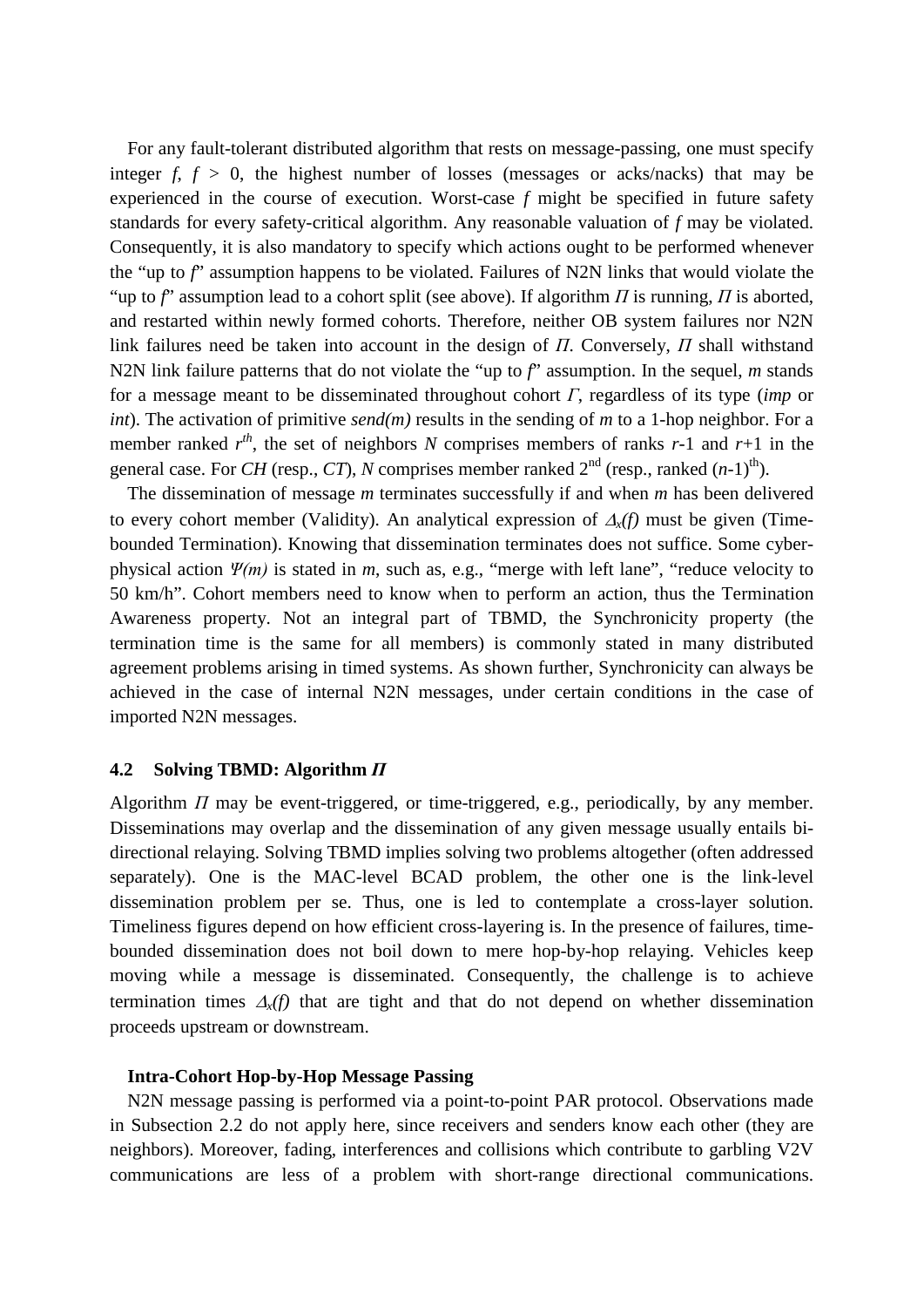Therefore, repeating N2N messages or acknowledgments (acks/nacks) is founded. It follows that a N2N message may have multiple copies, which copies must be eliminated in order to avoid wasting communication bandwidth. Let  $\lambda$  stand for the highest N2N hop delay, in the absence of losses. Delay  $\lambda$  includes (1) the delay incurred with transmitting a N2N message, (2) a receiver's OB processing time (e.g., CRC checking). Delay *λ* is derived from the N2N link bandwidth and the highest length of a N2N message (acks/nacks are shorter). Operation *send(m)* may fail. Let *Send(m)* stand for the primitive that serves to perform a successful transmission of *m* on a 1-hop N2N link (*m* possibly repeated). A cohort member knows about success when an ack is received. Whenever  $f \neq 0$ , *Send(m)* involves a number of sends and acks/nacks, which contribute to augmenting N2N channel contention. Let <sup>Λ</sup> stand for the duration of *Send(m)* for a no-loss transmission, and Λ*'* stand for the duration of *Send(m)* in the presence of 1 loss (*m* or ack/nack).

#### **Algorithm** *Π*

Solution *Π* rests on "sufficiently good" timers and clocks. UTC is provided to OB processes by space-time localization devices (e.g., GNSS) and OB clocks updated often enough. With GNSS outages lasting in the order of 20 s, cheap clocks of intrinsic drift in the order of 0.5  $10^{-4}$  would achieve inaccuracy  $\tau$  of UTC readings in the order of 1 ms, i.e. a discrepancy in the order of 2 ms for any two vehicles, which suffices for "synchronizing" the physical maneuvers of vehicles. Consider member *X*, of rank *k*. Upon arrival at (resp., creation by) *X*, an imported (resp., internal) N2N message *m* is tagged with dissemination termination time  $T_x(m)$ . Let  $t_x(m)$  stand for *m*'s arrival/creation time read on *X*'s local clock. Thanks to the cohort construct, *X* can compute dissemination duration  $\Delta_x(f) = hA + fA'$ , where *h* stands for the highest number of N2N hops that separate *X* from *CT* or *CH*. Trivially,  $h =$ max  $\{k-1, n-k\}$ , and  $T_x(m) = t_x(m) + \Delta_x(f)$ .

Message identities that are still current are stored in a list in local OB memory, list denoted  $L_x$  for member *X*. A table denoted  $A_x(m)$  is created at *X* for message *m*. Identity  $id(m)$  in  $L_x$ points at *Ax(m)*. *Ax(m)* and *id(m)* are saved for ∆*x(f)* time units, discarded afterwards (erased or moved to a data recorder).

**Notations and variables** (*X* stands for a cohort member,  $n > 1$ ):

| $-N(X)$ : set of X's neighbors | - N2N message types: imp, int |
|--------------------------------|-------------------------------|
|                                |                               |

 $-t_x(m)$ : *m*'s creation time at *X* - *timer<sub>x</sub>(m)*: timer for *m* at *X* 

- *Tx(m)*: *m*'s dissemination termination time for *X*

Table  $A_x(m)$  contains  $id(m)$ , message m,  $t_x(m)$ , timer<sub>x</sub> $(m)$ , and  $T_x(m)$ 

 $-\Delta_x(f) = hA + fA'$ : duration of cohort-wide dissemination of *m* in the presence of up to *f* faulty N2N transmissions

- *c\_int(m)*: event that triggers the creation of internal N2N message *m*

- *c\_imp(m)*: event that triggers the creation of imported N2N message *m* (arrival of V2V message *M*, identity *ID*)

- *r(m)*: receipt of *m* (from a neighbor)

 $- aw_x(m)$ : awakening of *timer<sub>x</sub>(m)*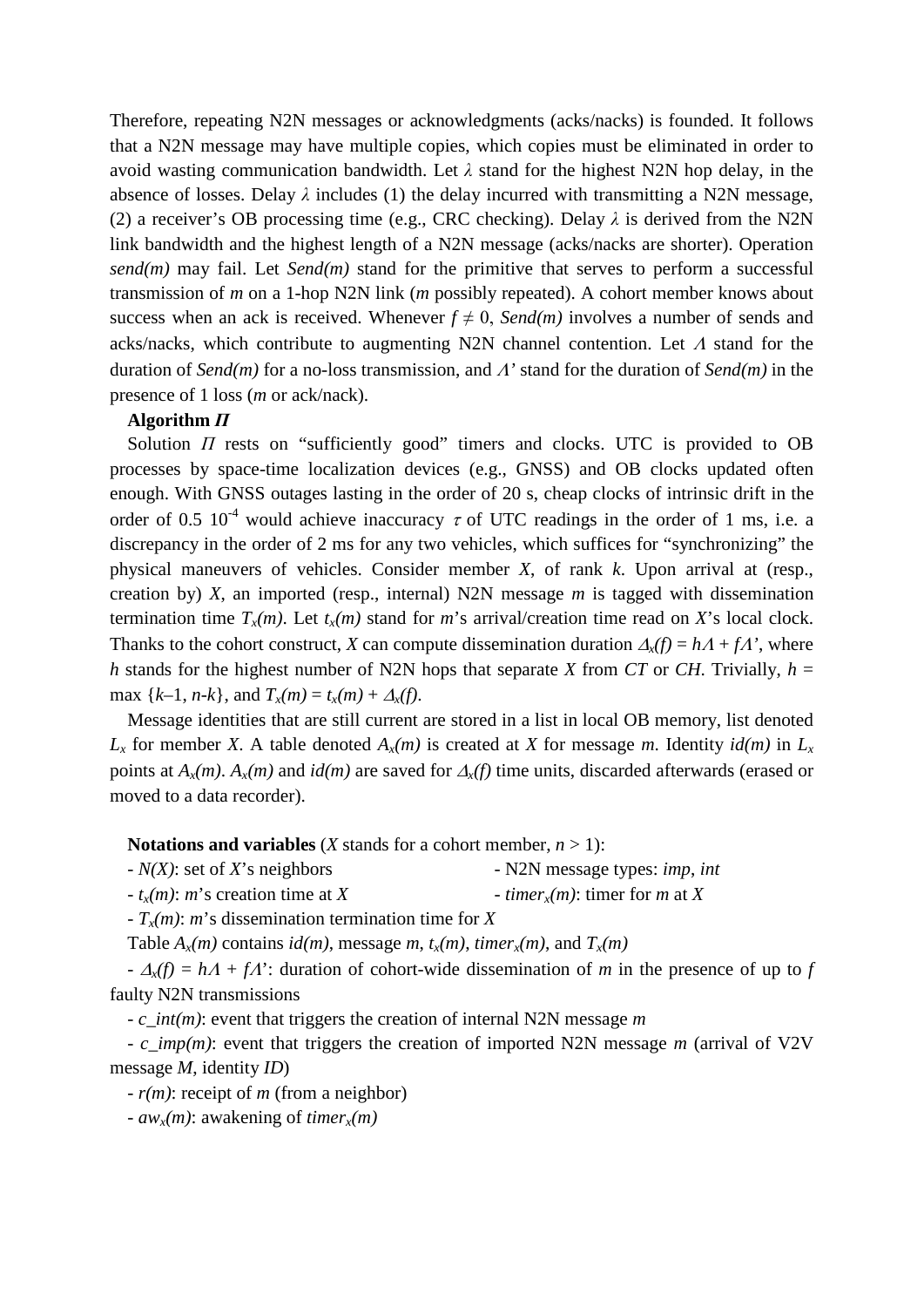**case** *c\_int(m)***: begin** create *m*; compute unique identity  $id(m)$ ; call P; record  $[\text{type}(m) = \text{int}, t_x(m)]$ ,  $T_x(m)$ ] in *m*; *Send (m)* to neighbor(s) listed in  $N(X)$  end **case** *c\_imp(m)***: begin if** *ID* found as  $id(m)$  in  $L<sub>x</sub>$  **then** discard *M* **else begin** create *m* copy of *M*;  $id(m) := ID$ ; call *P*; record  $[type(m) = imp, t_x(m), T_x(m)]$ in *m*; *Send (m)* to neighbor(s) listed in *N(X)* **end end case** *r(m): %* from neighbor *Y* % **begin** read *m* **if**  $id(m)$  in  $L_r$  **then begin** read  $A_r(m)$  **if**  $[\text{type}(m) = \text{imp} \text{ and } T_v(m) < T_r(m)]$  **then begin** *timer<sub>x</sub>(m)*:= current *timer<sub>x</sub>(m)* –  $(T_x(m) - T_y(m))$ ;  $T_x(m) = T_y(m)$ ; % note 1 % update  $A_x(m)$  **end** discard *m* **end else** % note 2 % **begin** % first receipt of *m* % store  $id(m)$  in  $L_x$ ; copy *m*;  $time r_x(m) = T_x(m) -$  (current time  $-t_x(m)$ ); create  $A_x(m)$ ; *Send (m)* to opposite neighbor (if any) **end end** case  $aw_r(m)$ : **begin** suppress  $id(m)$  in  $L_x$ ; suppress  $A_x(m)$  **end** *Procedure P* **begin** store  $id(m)$  in  $L_x$ ;  $t_x(m)$ := local time value; compute  $\Delta_x(f)$ ; *timer<sub>x</sub>*(*m*):=  $\Delta_x(f)$ ;  $T_x(m)$ :=  $t_x(m) + \Delta_x(f)$ ; create  $A_x(m)$  end

**Fig. 2.** Informal specification of *Π* for member *X*

#### **Discussion**

Algorithm *Π* is relatively simple (correctness proofs are not presented due to lack of space). By definition, being created by a unique member, an internal N2N message carries a unique termination time, which UTC time is copied unchanged by every member. Therefore, *Π* achieves Synchronicity for such messages. Inaccuracy  $\tau$  can be made negligible (see above). Distance discrepancies are in the order of 5 cm for any two vehicles moving at 90 km/h with  $\tau$ in the order of 1 ms. On the contrary, an imported N2N message may be created by more than one member. Consider any two members *P* and *Q* that receive the same V2V message, which is assigned a unique pair  $\{m, id(m)\}\$ . They compute the same arrival times  $t_p(m)$  and  $t_q(m)$  in case they receive the same copy of that message. Conversely, they compute  $t_p(m) \neq t_q(m)$  if they receive different copies. Whatever the case, they are assigned different ranks. It follows that  $T_p(m) \neq T_q(m)$ . Thus, should the case arise (see note 1), *timer<sub>x</sub>(m)* and  $T_x(m)$  are updated to smaller values, in order to maximize the number of members that compute termination times closer to smallest termination time. Nevertheless, *Π* as given in Fig. 2 does not achieve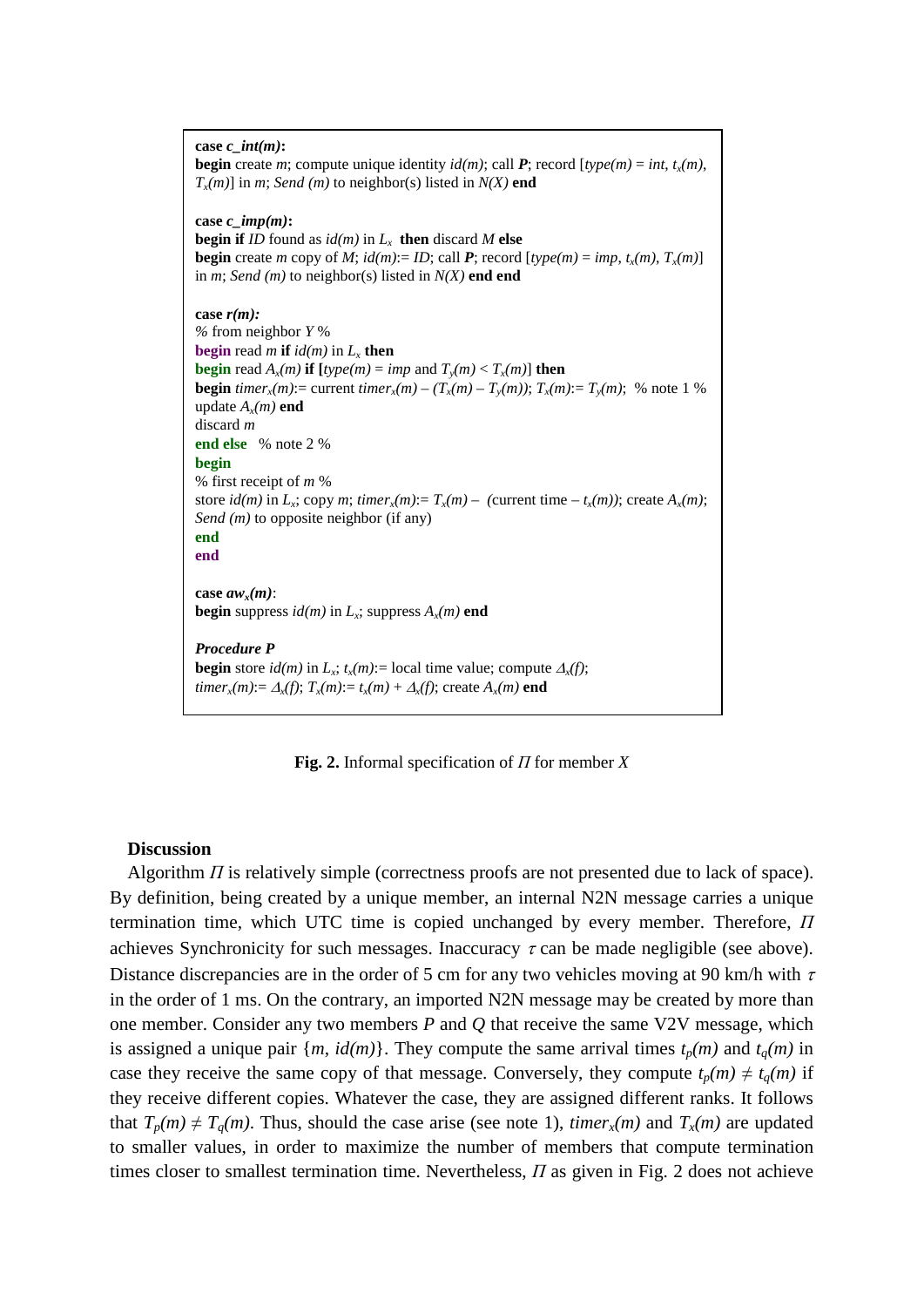Synchronicity in general, in the case of imported N2N messages. The discrepancies between computed termination times mostly depend on the wait-for-ack/nack delays and which policy is used to Xcast V2V messages. If Synchronicity is mandatory, one must invoke an agreement algorithm, or a variation of  $\Pi$  (not presented here due to space limitations) whereby copies of an imported N2N message keep being propagated, rather than discarded (see note 2). Synchronicity would then be traded against higher message load, i.e. higher termination times for all members.

Algorithm *Π* does not impose any particular rule regarding when a member ought to instantiate cyber-physical action *Ψ(m)* stated in *m*. Options are (1) upon receipt of m, (2) upon reaching termination time, i.e. when local timer awakes, (3) some combination of (1) and (2). Similarly, the assignment of a numerical value to *f* known to all members is "orthogonal" to *Π*. This mandatory global knowledge may derive from some future standards (static assignment) or may be dynamically updated (while vehicles move) by resorting to a distributed agreement algorithm. The latter approach shall be more trustable given that, very likely, *f* is an increasing function in *n*, as well as time and location dependent. Let us observe in passing that this essential question of how to assign "good" values to variables appearing in safety-related performance figures, such as termination bounds, is almost totally ignored in publications devoted to safety issues in vehicular networks. In case a "good" value for *f* would be exceeded and detected by some member, that member undertakes a cohort split and *Π* is aborted, to be restarted in cohorts resulting from the split. (Due to space limitations, how to detect a violation of postulated *f* is not detailed here.)

#### **4.3 Time-Bounded Termination**

N2N channel contention occurs between members of the same cohort, as well as with members of cohorts circulating in adjacent lanes. Indeed, due to road/highway curvatures, communications triggered by vehicles in adjacent lanes may interfere with each other, despite the small beamwidth and short range of N2N antennas. Thus the need for a MAC protocol which solves the BCAD problem as it arises with cohorts. Previous work on directional MAC protocols is mostly aimed at ad hoc sensor networks (mobility is not considered), with few exceptions [24,25,26]. Most often, these MAC protocols rest on the RTS/CTS scheme proper to V2V communication standards, which makes them unsuitable.

A MAC protocol designed recently (details are out of the scope of this paper) achieves bounds ∆*x(f)* smaller than bounds given below (tight bound formulae are more involved). Delays <sup>Λ</sup> and Λ*'* depend on the MAC protocol, as well as on the number of N2N radio channels available (7 channels with IEEE 802.11p). Let us assume single frequency band N2N radio devices. For creator *X* of rank *k*, we have:

 $\Delta_x(f) < 4\lambda [h + 3(f+2)]$  where  $h = \max \{k-1, n-k\}.$ Trivially, when creator *X* is *CT* or *CH*:  $\Delta(f) < 4\lambda \left[ n-1 + 3(f+2) \right]$ 

These worst-case bounds are close to actual bounds for internal N2N messages. Most often, they are pessimistic for imported messages (imagine that a V2V message is received by 1 every 2 members, which trigger *Π* quasi-simultaneously).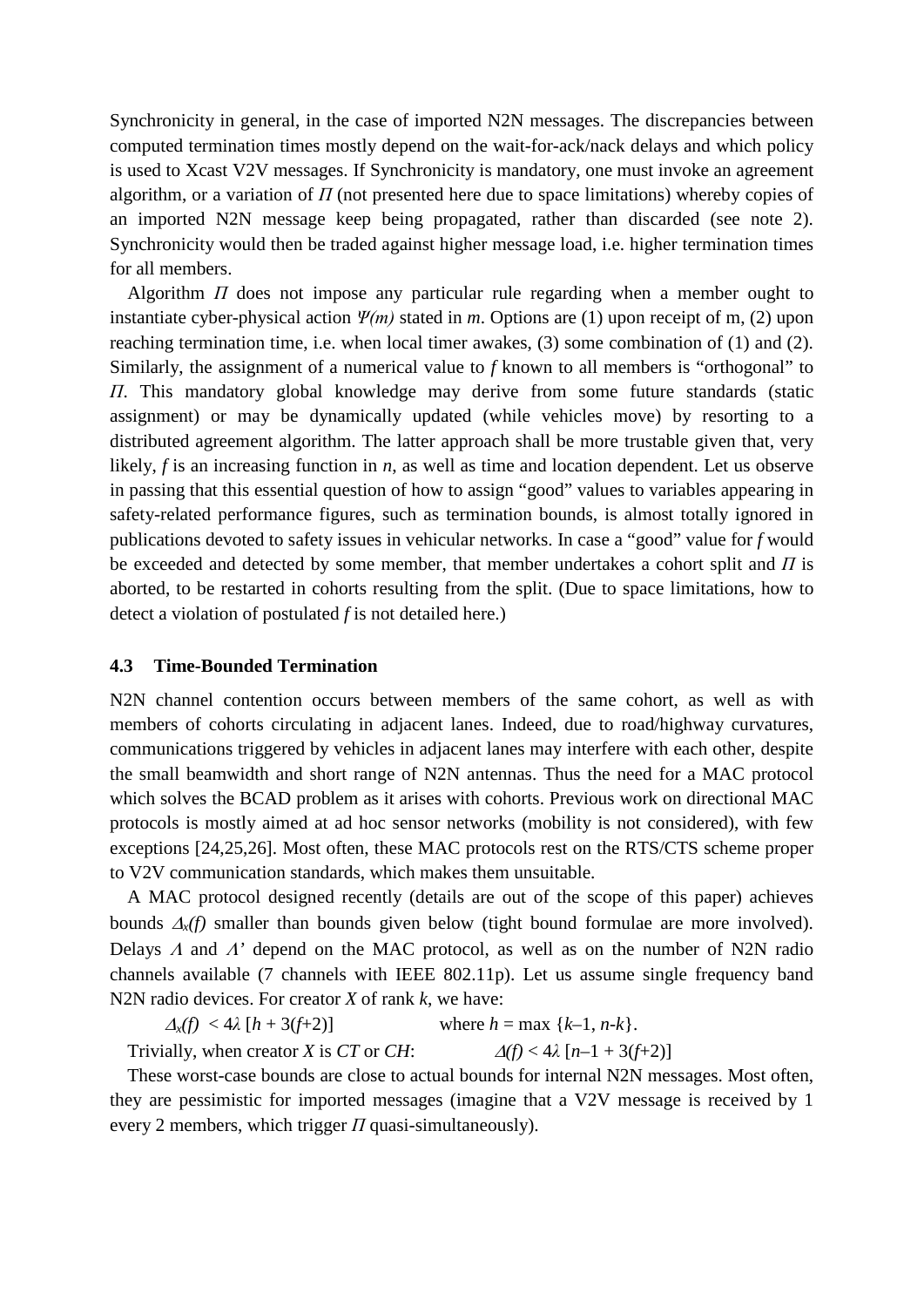Assuming a N2N channel bandwidth in the order of 15 Mbits/s, typical values for *λ* would range between 0.3 ms and 1.2 ms. Let us choose  $\lambda = 1$  ms. Consider  $n = 20$ , and  $k = 14$ . One finds (bounds (in ms)):

 $\Delta$ <sup>*x*</sup>(4) < 124  $\Delta$ <sup>*x*</sup>(0) < 76  $\Delta$ (5) < 160  $\Delta$ (0) < 100

Under the Synchronicity option and for internal N2N messages, distances travelled at 90 km/h until cyber-physical actions *Ψ(m)* start being instantiated would range within bounds smaller than 4 m ( $\Delta(5)$ ) or 1.9 m ( $\Delta_x(0)$ ). Observe that bound  $\Delta(0)$  is smaller than the 100 ms figure frequently quoted for delivering a "critical" V2V message, which is a goal set to designers, not a proven bound. In fact, it is easy to demonstrate that the 100 ms requirement cannot be met with CSMA-CA channels, under realistic (between average and worst case) load conditions. A cohort-wide N2N dissemination algorithm such as Π outperforms any CSMA-CA V2V scheme with acks and repetitions whenever  $f > 0$ . Note that assuming the same *f* for V2V and N2N communications favors CSMA-CA V2V schemes, since mediumrange omnidirectional communications are less reliable than short-range directional communications.

### **5 Conclusions**

We provide novel results regarding the merits of short-range neighbor-to-neighbor (N2N) directional communications as regards safety in networks of automated vehicles. Notably, we show how N2N communications can be used for solving problems that have no solutions with medium-range omnidirectional communications. These results add to the existing literature on short-range directional radio and/or optical communications. It may be that time is right for standardizing N2N radio communications. They are based on mastered technologies, similar to standardized V2V radios, thus potentially low-cost. Given the very high level of safety achievable with a combined reliance on cohorts, N2N communications, and dissemination algorithms—in addition to robotics, it may be conjectured that safety authorities and insurance companies could be motivated for supporting the adoption of solutions akin to those presented in this paper.

## **References**

- 1. G. Karagiannis et al., "Vehicular networking: A survey and tutorial on requirements, architectures, challenges, standards and solutions", IEEE Comm. Surveys & Tutorials, vol. 13, 4, 4th quarter 2011.
- 2. M.L. Sichitiu and M. Kihl, "Inter-vehicle communication systems: A survey", IEEE Comm. Surveys & Tutorials, vol. 10, 2, 2008, pp. 88-105.
- 3. K. Karlsson et al., "Field measurements of IEEE 802.11p communication in NLOS environments for a platooning application", IEEE VTC Fall-2012, 5 p.
- 4. F.J. Ros et al., "Acknowledgment-based broadcast protocol for reliable and efficient data dissemination in vehicular ad hoc networks", IEEE Trans. on Mobile Computing, vol. 11, 1, Jan. 2012, pp. 33-46.
- 5. P. Kyasanur and N. Vaidya, "Selfish MAC layer misbehavior in wireless networks", IEEE, Int'l Conf. on Dependable Systems and Networks (DSN'03), 2003, pp. 173-182.